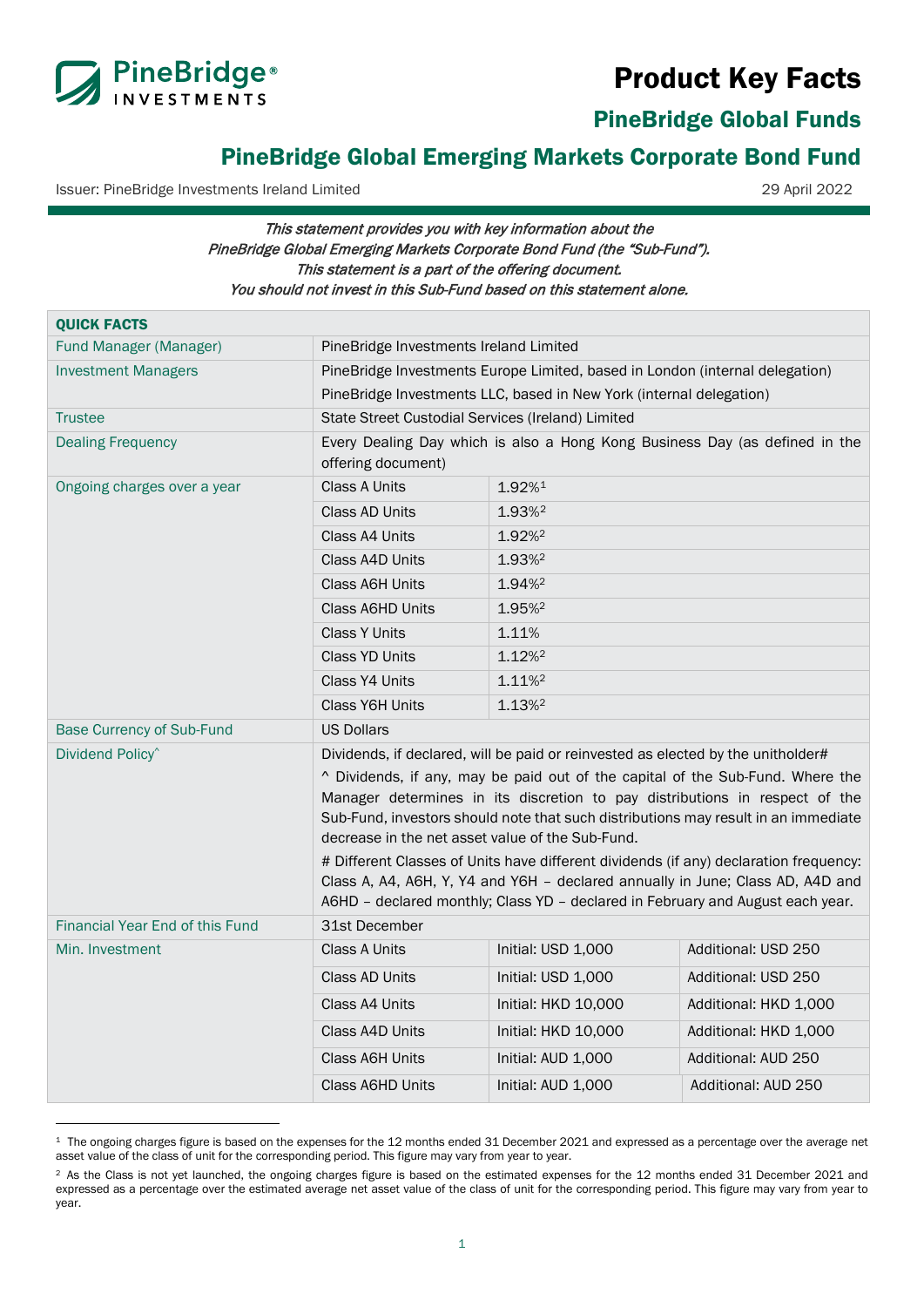# PineBridge Global Emerging Markets Corporate Bond Fund

|  | Class Y Units   | Initial: USD 1,000,000  | Additional: Nil |
|--|-----------------|-------------------------|-----------------|
|  | Class YD Units  | Initial: USD 1,000,000  | Additional: Nil |
|  | Class Y4 Units  | Initial: HKD 10,000,000 | Additional: Nil |
|  | Class Y6H Units | Initial: AUD 1,000,000  | Additional: Nil |

# WHAT IS THIS PRODUCT?

PineBridge Global Emerging Markets Corporate Bond Fund is a sub-fund of PineBridge Global Funds (the "Fund"). The Fund is constituted in the form of a unit trust. It is domiciled in Ireland and its home regulator is the Central Bank of Ireland.

# OBJECTIVES AND INVESTMENT STRATEGY

#### **Objectives**

The Sub-Fund's investment objective is to achieve long-term, capital appreciation through investment in bonds issued primarily by corporate entities and financial institutions located in Emerging Markets. Such securities may be denominated in the local currency of any of the Organisation of Economic Co-Operation and Development member countries or the local currency of the emerging countries in which the Sub-Fund is permitted to invest as per its investment guidelines.

"Emerging Markets" is defined as "is generally understood to refer to the markets of countries that are in the process of developing into modern industrialized states and thus display a high degree of potential but also entail a greater degree of risk. It shall include countries in Africa, Asia, Europe, Latin America and the Middle East".

#### **Strategy**

The Sub-Fund is an actively managed fund. The Sub-Fund will invest not less than two-thirds of its total assets in bond issues of issuers domiciled in or exercising the predominant part of their economic activities in global Emerging Markets (as defined above). Investment in Russia will not constitute a significant portion of the Sub-Fund's investment exposure. Of its total assets the Sub-Fund may invest up to one-third in Money Market Instruments (as defined in the Prospectus of the Fund) such as time deposits, convertible bonds, or fixed or floating rate commercial paper, 25% in convertibles and bonds with warrants attached and 10% in equity and equity-related securities (such as American, International, and Global Depositary Receipts (ADRs / IDRs / GDRs) excluding convertibles and bonds with warrants attached), provided that these investments in aggregate do not exceed one-third of the Sub-Fund's total assets.

The Sub-Fund's assets will be predominantly invested in fixed and/or floating rate bonds issued by corporations or financial institutions which have a minimum long term debt rating of C by Standard and Poor's, or equivalent by Moody's or other rating agency at the time of purchase. Where no rating is available, the Manager, with the advice of the Investment Managers, may assign its own rating, which must be deemed the equivalent of C or better as rated by Standard and Poor's, or equivalent by Moody's or other rating agency at the time of purchase.

The Investment Managers will not invest in any securities rated CCC+ or below, by S&P or equivalent by Moody's or other rating agency. Any securities which fall below this minimum required rating following purchase, will be kept below 3% of the net asset value of the Sub-Fund, and will be sold within six months from the point of downgrade, unless the rating is upgraded within that period.

The Sub-Fund may invest up to 30% of the net asset value in debt instruments with loss-absorption features including, but not limited to, certain Additional Tier 1 and Tier 2 capital instruments, external LAC debt instruments under the Financial Institutions (Resolution) (Loss-absorbing Capacity Requirements – Banking Sector) Rules, debt instruments issued under a regime of non-Hong Kong jurisdictions which implements the Financial Stability Board's standards for "Total Loss-absorbing Capacity Term Sheet", non-preferred senior debt instruments, senior or subordinated debt instruments with features of contingent write-down or contingent conversion to ordinary shares on the occurrence of a trigger event.

The Sub-Fund may use financial derivative instruments ("FDIs") including, but not limited to, futures, options, swaps, forwards and warrants for efficient portfolio management (including hedging) and for investment purposes. The Sub-Fund will not use FDIs extensively for any purpose.

The Manager does not intend to invest more than 10% of the Sub-Fund's assets in securities issued or guaranteed by any single country (including its government, a public or local authority of that country) with a credit rating below investment grade assigned by an internationally reputable credit agency. The Sub-Fund has no restrictions as to the proportion of assets allocated to companies of any particular market capitalisation and may invest across a range of economic sectors and industries.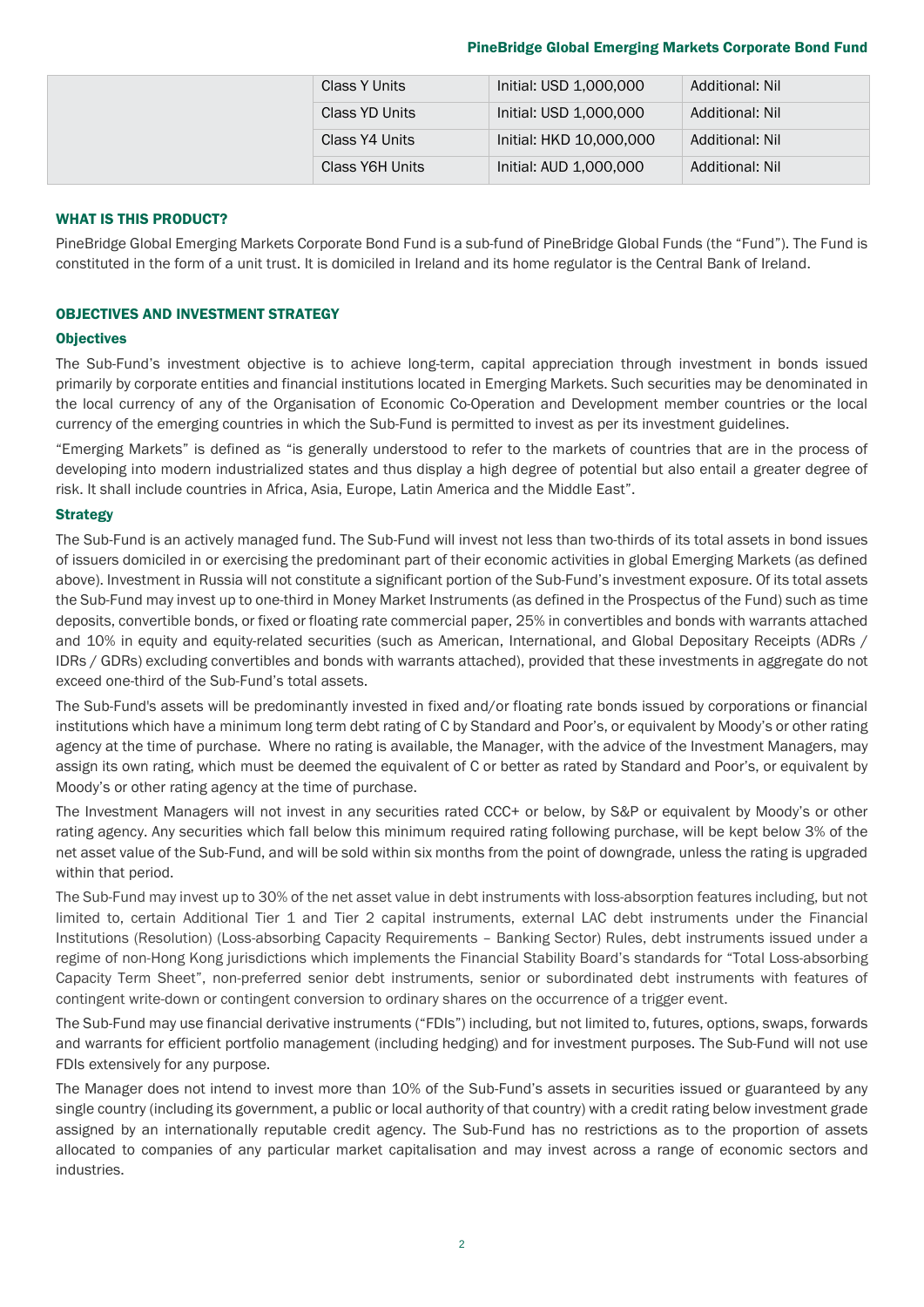## USE OF DERIVATIVES

The Sub-Fund's net derivative exposure may be up to 50% of its net asset value.

#### WHAT ARE THE KEY RISKS?

#### Investment involves risks. Please refer to the offering document for details including the risk factors.

#### Emerging Markets Risk

- Investment in securities of companies or in certain securities markets considered as "emerging" or "developing" countries or markets involves a relatively higher degree of risk and may be considered speculative due to the absence of, amongst other things, developed legal structures governing private or foreign investments and private property, internationally comparable accounting, auditing and reporting standard and level of information transparency, significant adverse economic developments including substantial depreciation in currency exchange rates or unstable currency fluctuations.
- The size and volume of trading of securities markets of "emerging" or "developing" market issuers are currently small and low or non-existent, which might result in price volatility and lack of liquidity.
- Investments in "emerging" or "developing" markets entail increased risks and special considerations not typically associated with investment in more developed markets which include the possibility of political or social instability, adverse changes in investment or exchange control regulations, expropriation and withholding of dividends at source, liquidity risks, currency risks, taxation risks, settlement risks, custody risks and the likelihood of a high degree of volatility.

#### Risks relating to China

There are significant risks inherent in investment in China including, but not limited to, the Chinese market risk, investment in RMB risk.

#### Investment in Russia Risk

• There are significant risks inherent in investing in Russia such as economic, political unrest and sanctions, potential absence of a transparent and reliable legal system to enforce the rights of creditors and Unitholders, different standards of corporate governance and investor protection, and uncertainty regarding structural reforms. It may also be difficult for investors outside Russia to continue investing in or to liquidate Russian investments and expatriate funds out of Russia. Were this to occur there is a risk that the Sub-Fund could have trading suspended. As registrars are not subject to effective government supervision, there is a possibility that a Sub-Fund could lose its registration through fraud, negligence, oversight or catastrophe. Registrars are not required to maintain insurance against these occurrences, and are unlikely to have sufficient assets to compensate the Sub-Fund in the event of loss.

#### Below Investment Grade Debt Securities Risk

- Issuers of high yield securities or below investment grade debt securities are often highly leveraged, so that their ability to service debt obligations during an economic downturn may be impaired. The risk of loss due to default in payment of interest or principal by such issuers is significantly greater than in the case of investment grade securities because such securities frequently are junior in the capital structure and so are paid after senior security holders.
- The market for below investment grade rated securities may be smaller and less active than that for higher quality securities which can adversely affect the price at which securities can be sold. Unrated debt securities are subject to risks similar to investments in non-investment grade debt securities. Investment in unrated debt securities means that the Sub-Fund must rely on the Investment Managers' credit assessment and where such assessment proves to be inaccurate, losses may be incurred.

#### Market Volatility Risk (also known as Price of Securities Risk)

• All types of investments and all markets are at the risk of market volatility based on prevailing economic conditions. Some of the markets or exchanges on which the Sub-Fund may invest may prove to be highly volatile from time to time.

#### Financial Derivative Instruments Risk

• The leverage effect embedded in derivatives may result in substantial losses including and up to the total value of the assets of the Sub-Fund and the prices of derivatives can be highly volatile. The use of FDIs may expose the Sub-Fund to various types of risk, including but not limited to, counterparty, liquidity, correlation, credit, volatility, valuation and settlement risks which can have an adverse effect on the net asset value of the Sub-Fund.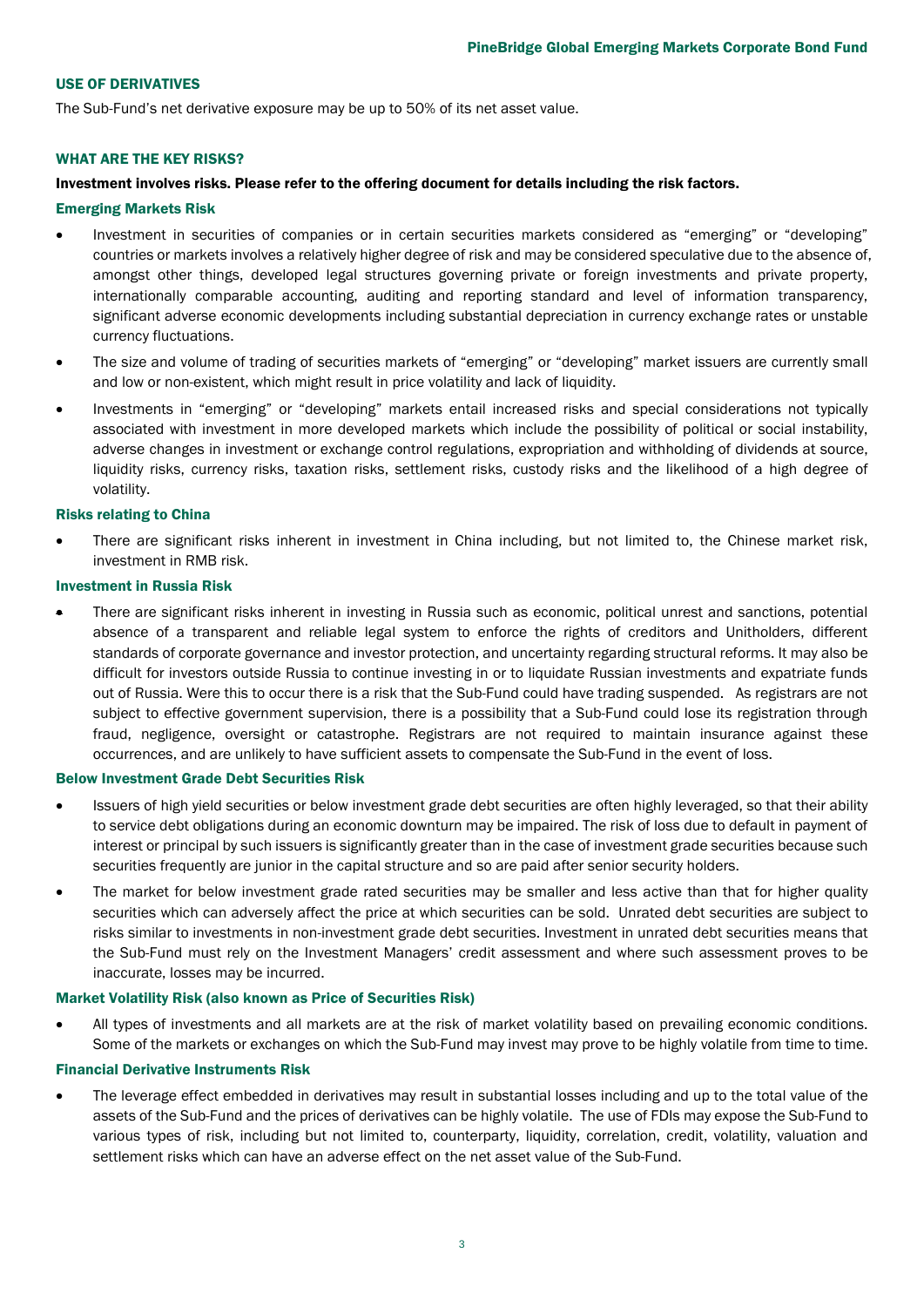# Investment Loss Risk

- The instruments invested by the Sub-Fund may fall in value and therefore your investment in the Sub-Fund may suffer losses.
- The value of the Sub-Fund may be adversely affected by developments in political, economical and social conditions and policies of the markets in which it invests which may result in losses to your investment.
- Investment in the Sub-Fund will not benefit from any deposit protection scheme.

# Currency Risk – Base Currency

• Securities may be denominated in currencies different from the Sub-Fund's Base Currency and there is a risk that changes in exchange rates and exchange control regulations may cause the value of the assets expressed in the Base Currency to rise or fall and the net asset value of the Sub-Fund may be affected unfavourably by such fluctuations and by changes in exchange rate controls.

# Risk associated with Distribution Out of / Effectively Out of the Sub-Fund's Capital (also known as Capital Growth Risk)

- Dividends, if any, may be paid out of the capital of the Sub-Fund. Where the Manager determines in its discretion to pay distributions in respect of the Sub-Fund, investors should note that such distributions amount to a return or withdrawal of part of an investor's original investment or from any capital gains attributable to that original investment.
- Such distributions may result in an immediate decrease in the net asset value of the Sub-Fund.
- Where a class is hedged, the distribution amount and net asset value may be adversely affected by currency fluctuations between the reference currency of the hedged class and the base currency of the Sub-Fund, resulting in an increase in the amount of distribution that is paid out of capital and hence a greater erosion of capital than other non-hedged classes.

#### Concentration Risk

The Sub-Fund may invest in specific industry sectors / instruments compared to more diversified funds or it may focus its investments and hold relatively large positions in, among other things, particular industries, countries, sectors, currencies or issuers. This may occur directly as a result of portfolio management decisions, or indirectly as a result of security price changes. Where this happens, the Sub-Fund may have a greater level of sensitivity to those industries, sectors, countries, currencies or issuers and the events, developments or issues that affect their prices. This may result in significant losses for the Sub-Fund, may increase the volatility of the value of the Sub-Fund, and may also limit the liquidity of certain securities within the Sub-Fund.

#### Liquidity Risk

• Liquidity risk is defined as the risk that the Sub-Fund could not meet requests to redeem units issued by the Sub-Fund without significant dilution of remaining investors' interests in the Sub-Fund. From time to time, the investments or holdings of the Sub-Fund may face limited or reduced liquidity on the market, caused by decreased trading volume, increased price volatility, concentrated trading size, limitations on the ability to transfer or liquidate positions, and changes in industry or government regulations.

#### Counterparty Risk

• A Sub-Fund may have credit exposure to its trading parties and may also bear the risk of settlement default. In addition, misrepresentation or omission on the part of counterparty may adversely affect the valuation of the collateral underlying an investment.

#### Interest Rate Risk

- Fixed income securities are typically interest rate sensitive, therefore investment in the Sub-Fund is subject to interest rate risk. In general, the price of debt securities rise when interest rates fall, whilst their prices fall when interest rates rise.
- The Sub-Fund's performance will depend in part on its ability to anticipate and respond to such fluctuations in interest rates and to utilise appropriate strategies to maximise returns while attempting to minimise the associated risks.

#### Fixed Income Default Risk

• The Sub-Fund is exposed to the credit/default risk of issuers of the debt securities that the Sub-Fund may invest in. There is a risk that a particular issuer may not fulfil its payment or other obligations. These events may increase the price volatility of the issuers' debt obligations and negatively affect liquidity making such debt obligations more difficult to sell. Particularly high (or increasing) levels of government deficit, amongst other factors, may adversely affect the credit rating of such sovereign debt securities and may lead to market concerns of higher default risk. In the unlikely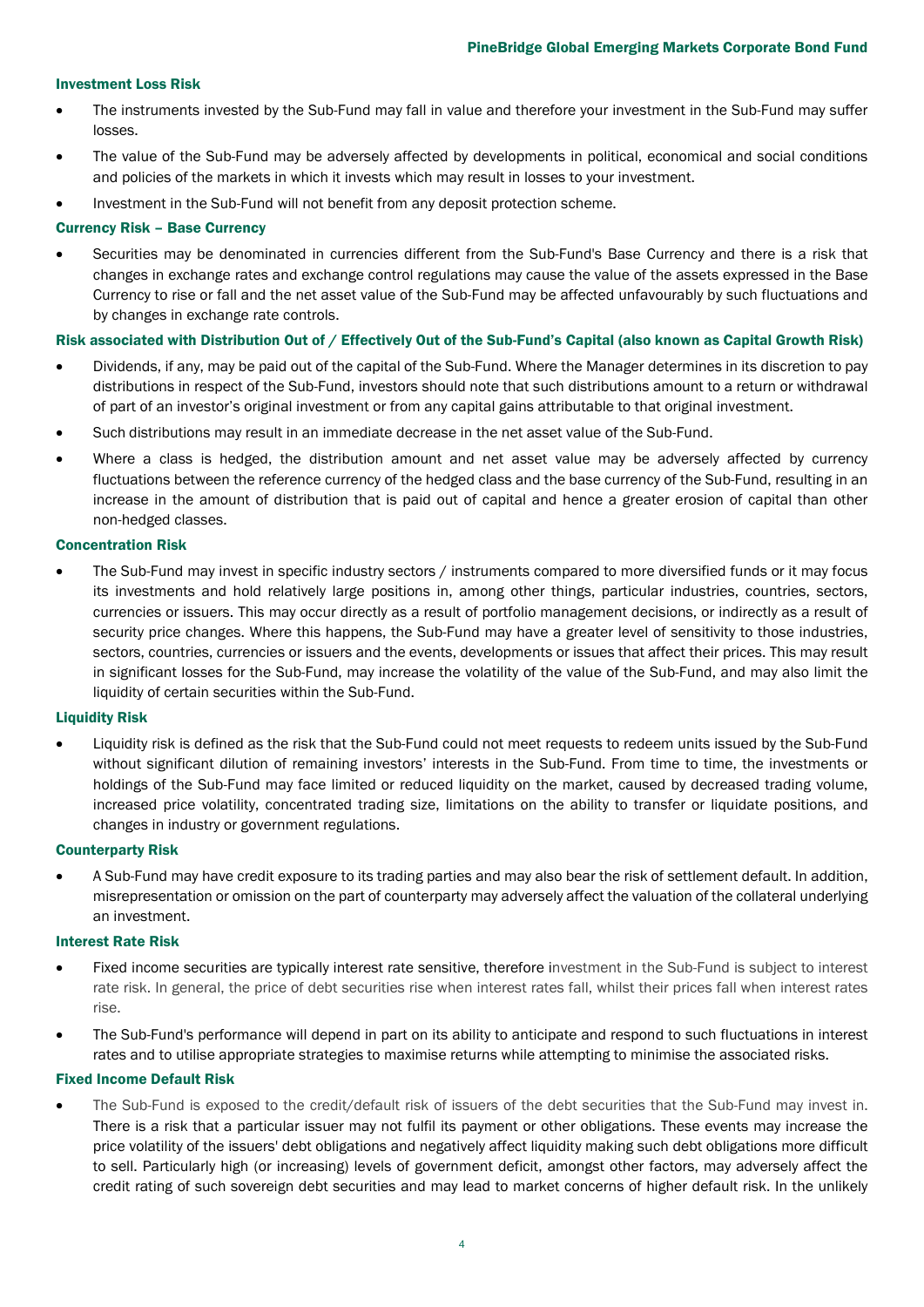event of default, the value of such securities may be adversely affected resulting in the loss of some or the entire invested amount.

#### Risk associated with instruments with Loss-Absorption Features

- Debt instruments with loss-absorption features are subject to greater risks when compared to traditional debt instruments as such instruments are typically subject to the risk of being written down or converted to ordinary shares upon the occurrence of a trigger event (e.g., when the issuer is near or at the point of non-viability or when the issuer's capital ratio falls to a specified level), which are likely to be outside of the issuer's control. Such trigger events are complex and difficult to predict and may result in a significant or total reduction in the value of such instruments.
- In the event of the activation of a trigger, there may be potential price contagion and volatility to the entire asset class. Debt instruments with loss-absorption features may also be exposed to liquidity, valuation and sector concentration risk.
- Coupon payments on certain debt instruments are discretionary and may be cancelled by the issuer at any point, for any reason, and for any length of time.
- In relation to non-preferred senior debt instruments, while these instruments are generally senior to subordinated debts, they may be subject to write-down upon the occurrence of a trigger event and will no longer fall under the creditor ranking hierarchy of the issuer. This may result in total loss of principal invested.
- The Sub-Fund may invest in contingent convertible debt securities, commonly known as CoCos, which are highly complex and are of high risk. Upon the occurrence of the trigger event, CoCos may be converted into shares of the issuer (potentially at a discounted price), or may be subject to the permanent write-down to zero. Coupon payments on CoCos are discretionary and may be cancelled by the issuer at any point, for any reason, and for any length of time.

#### ESG Risks

• The Sub-Fund is subject to environmental, social or governance ("ESG") related risks and sustainability risk. Sustainability risk is an ESG event or condition that, if it occurs, could cause an actual or a potential material negative impact on the value of the investment. Third party data may be used to determine ESG factors and are based on backward-looking analysis, and the data may be limited and subject to change. The categorisation of the Sub-Fund under the Regulation (European Union) 2019/2088 of the European Parliament and of the Council of 27 November 2019 on sustainability-related disclosures in the financial services sector may be affected by regulatory change or new technical standards/guidance coming into effect.



#### HOW HAS THE SUB-FUND PERFORMED?

- Past performance information is not indicative of future performance. Investors may not get back the full amount invested.
- The computation basis of the performance is based on the calendar year end, NAV-To-NAV, with dividend reinvested.
- These figures show by how much the unit class increased or decreased in value during the calendar year being shown. Performance data has been calculated in USD, including ongoing charges and excluding subscription fee and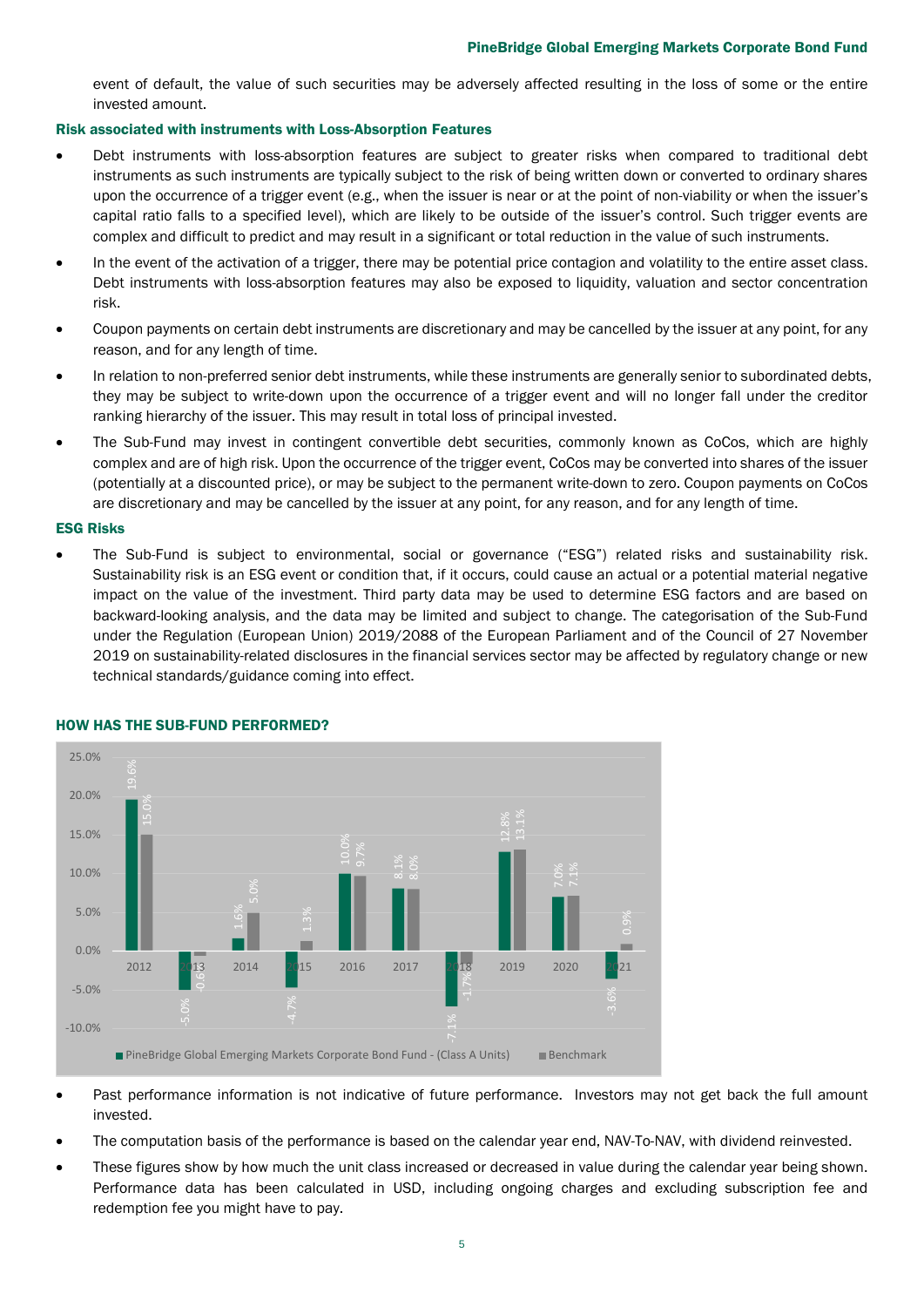# PineBridge Global Emerging Markets Corporate Bond Fund

- Class A is an active unit class available for Hong Kong retail investors. It has been chosen to be the representative unit class for disclosure of past performance information in this statement.
- The benchmark of the Sub-Fund is JP Morgan Corporate Emerging Markets Bond Index (CEMBI) Broad Diversified (Total Return). It is a global emerging markets corporate benchmark which tracks daily total returns for traded external debt instruments in Emerging Markets. The Index includes fixed rate securities and fixed, floating, amortizing and capitalising instruments.
- Sub-Fund launch date: 2 December 2010
- Class A launch date: 2 December 2010

#### IS THERE ANY GUARANTEE?

This Sub-Fund does not have any guarantee. You may not get back the full amount of money you invest.

# WHAT ARE THE FEES AND CHARGES?

#### Charges which may be payable by you

You may have to pay the following fees when dealing in the Units of the Sub-Fund.

| <b>Fee</b>                         | What you pay                                                                                                                                                                                               |
|------------------------------------|------------------------------------------------------------------------------------------------------------------------------------------------------------------------------------------------------------|
| Subscription fee (sales charge)    | Up to 5.00% of the net asset value per unit of the subscription amount may be<br>charged (applicable to Class A, AD, A4, A4D, A6H and A6HD Units only; currently nil<br>for Class Y, YD, Y4 and Y6H Units) |
| Switching fee (switching charge)   | Up to 3.00% of the net asset value per unit of the units switched may be charged<br>(applicable to Class A, AD, A4, A4D, A6H and A6HD Units only; currently nil for Class<br>Y, YD, Y4 and Y6H Units)      |
| Redemption fee (redemption charge) | Up to 3.00% of the net asset value per unit of the units redeemed may be charged<br>(applicable to Class A, AD, A4, A4D, A6H and A6HD Units only; currently nil for Class<br>Y, YD, Y4 and Y6H Units)      |

#### Ongoing fees payable by the Sub-Fund

The following expenses will be paid out of the Sub-Fund. They affect you because they reduce the return you get on your investments.

| Fee                                                    | Annual rate (as a % of the Sub-Fund's net asset value) |                            |  |
|--------------------------------------------------------|--------------------------------------------------------|----------------------------|--|
| Management fee                                         | Class A Units                                          | Up to 1.30% may be charged |  |
|                                                        | Class AD Units                                         | Up to 1.30% may be charged |  |
|                                                        | Class A4 Units                                         | Up to 1.30% may be charged |  |
|                                                        | Class A4D Units                                        | Up to 1.30% may be charged |  |
|                                                        | Class A6H Units                                        | Up to 1.30% may be charged |  |
|                                                        | Class A6HD Units                                       | Up to 1.30% may be charged |  |
|                                                        | Class Y Units                                          | Up to 1.00% may be charged |  |
|                                                        | Class YD Units                                         | Up to 1.00% may be charged |  |
|                                                        | Class Y4 Units                                         | Up to 1.00% may be charged |  |
|                                                        | Class Y6H Units                                        | Up to 1.00% may be charged |  |
| Custodian fee                                          | Not Applicable                                         |                            |  |
| Performance fee                                        | Not Applicable                                         |                            |  |
| Administration fee                                     | Up to 0.30% may be charged                             |                            |  |
| Trustee fee                                            | Up to 0.30% may be charged                             |                            |  |
| Unitholder servicing & maintenance<br>fee <sup>3</sup> | Class A Units                                          | 0.50%                      |  |
|                                                        | Class AD Units                                         | 0.50%                      |  |

<span id="page-5-0"></span><sup>&</sup>lt;sup>3</sup> The current annual rates may be increased up to a specified permitted maximum level as set out in the Prospectus of the Fund by giving not less than one month's prior notice to Unitholders.